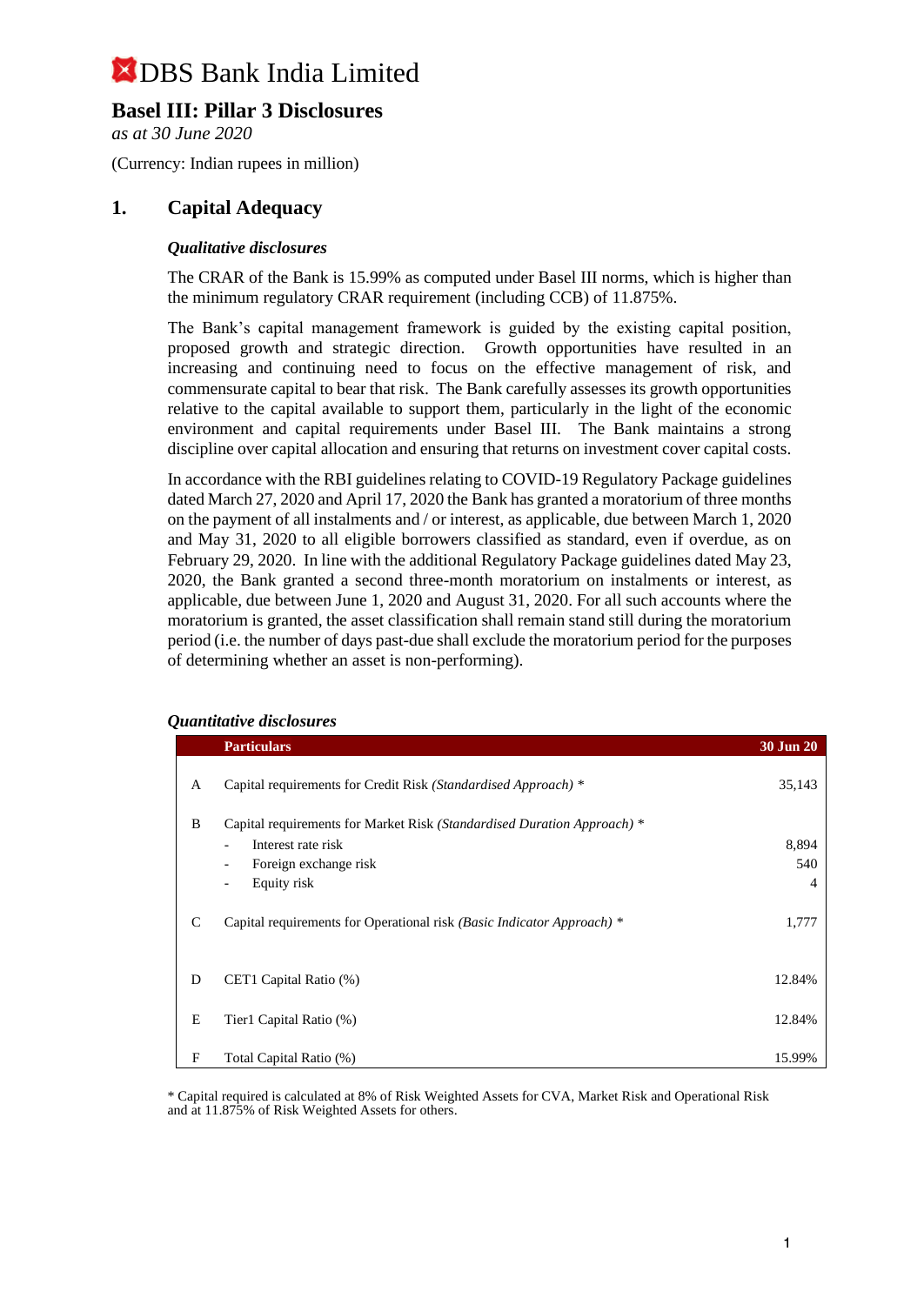## **Basel III: Pillar 3 Disclosures**

*as at 30 June 2020*

(Currency: Indian rupees in million)

## **2. General Disclosures**

As part of overall corporate governance, the Bank has set up a framework which defines authority levels, oversight responsibilities, policy structures and risk appetite limits to manage the risks that arise in connection with the use of financial instruments. On a day-today basis, business units have primary responsibility for managing specific risk exposures while Risk Management Group ("RMG") exercises independent risk oversight on the Bank as a whole. RMG is the central resource for quantifying and managing the portfolio of risks taken by the Bank.

Under the DBS India risk governance structure, the India Risk Exco ("Risk EXCO") serves as the Bank's Risk Committee for governance over Credit, Market & Liquidity, Operational Risk and other risks under the supervision of Board Risk Management Committee ("BRMC"). The BRMC oversees the risk governance, risk approaches and limits of DBS India and ensures that these risks are effectively managed within the bank's overall risk governance framework.

The responsibilities of the committees are summarized below:

India Board Risk Management Committee ("BRMC")

- $\triangleright$  Oversees the risk governance, risk approaches and limits of DBS India and ensures that these risks are effectively managed within the Bank's overall risk governance framework.
- $\triangleright$  Approves the Bank's overall and specific risk governance approach including risk appetite approach, risk authority limits, major risk policies and significant changes thereto.
- $\triangleright$  Approves risk models which are used for capital computation and monitors the performance of previously approved models.
- ➢ Reviews (in parallel with the Board Audit Committee) the adequacy and effectiveness of the Bank's internal control approach.

India Risk Exco ("Risk EXCO")

- $\triangleright$  Serves as the Bank's Committee for governance over counterparty credit risk, operational risk, market risk, liquidity risk and cross-risk stress-testing for major downside risks.
- $\triangleright$  Monitors and discusses the Bank's risk profiles as well as market and regulatory developments.
- ➢ Oversees the Internal Capital Adequacy Assessment Process (ICAAP) including scenarios used and approves risk assessments results.
- ➢ Serves as a discussion forum for any matter escalated by the underlying risk committees and endorse India specific risk policies and local adoption of Group policies as required, before recommendation to India Board for approval.

India Credit Risk Committee ("CRC")

- ➢ To review, measure and monitor DBIL's credit risk portfolio including special loan and asset review situations e.g. review of non-performing loans and credits showing weaknesses.
- $\triangleright$  Review and monitor the adequacy, accuracy and effectiveness of credit systems for credit risk management and credit risk control.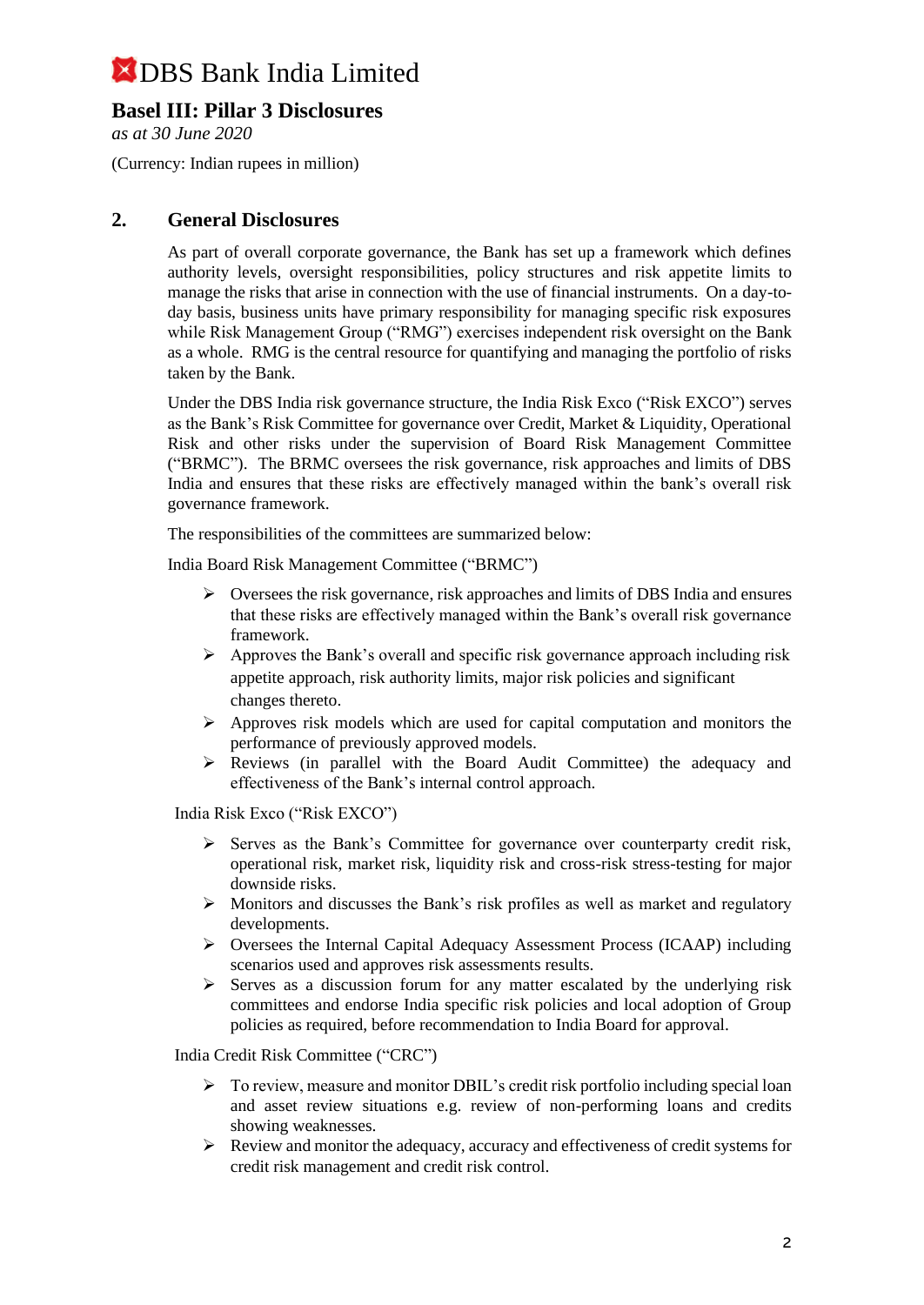## **Basel III: Pillar 3 Disclosures**

*as at 30 June 2020*

(Currency: Indian rupees in million)

## **2. General Disclosures** *(Continued)*

- ➢ Assess and monitor specific credit concentrations at business or sector level and credit trends affecting the portfolio; implementing necessary policies or procedures to manage identified risks.
- ➢ Assess and monitor key policy deviations e.g. overdue credit reviews, Target Market and Risk Acceptance Criteria (TMRAC) deviations and / or regulatory allowances specific to the bank.
- $\triangleright$  Endorse local credit policies for approvals.
- $\triangleright$  Exercise active oversight to ensure continuing appropriateness of stress testing in accordance with the responsibilities delegated from time to time and as documented in the Credit Stress Testing Policy.

### *A) General Disclosures for Credit Risk*

### *Qualitative Disclosures*

### **Credit Risk Management Policy**

The management of Credit Risk including concentration credit risk requires active oversight by India Credit Risk Committee (CRC), India Risk Executive Committee (India Risk Exco) and India Board Risk Management Committee (India BRMC).The India Risk Exco and CRC have adequate understanding of inherent credit risks in specific activities of the Bank, particularly those that may significantly affect the financial condition of the Bank.The India Risk Exco and CRC are responsible to formulate/review credit risk policy, credit risk strategy and risk exposure of the Bank. The credit risk policy is endorsed by the CRC and Board Risk Management Committee (India BRMC) and approved by the Board.

The credit policies and basic procedures of the Bank relating to its lending activities are contained in the India specific Local Credit / Loan Policy of the Bank as well as Group Core Credit Policies and other standards followed across all DBS group entities. These are based on the general credit principles, directives / guidelines issued by the RBI from time to time as well as instructions and guidelines of DBS Bank Ltd, Singapore (hereinafter referred to as "the Parent"). In the unlikely event of any conflict amongst the RBI guidelines and Parent's Guidelines, the more conservative policy / guideline is followed.

The Group Core Credit Policies and the India Credit / Loan policy outlines the Bank's approach to Credit Risk Management and sets out the rules and guidelines under which the Bank would develop and grow its lending business. These policies provide guidance to the Bank's Corporate Banking, SME Banking, Financial Institutions Group and Consumer Banking to manage the growth of their portfolio of customer assets in line with the Bank's credit culture and profitability objectives, taking into account the capital needed to support the growth.

Supplementary policies to the main Group Core Credit Policy and the India Credit / Loan policies have also been laid out, for certain types of lending and credit-related operations. These include subject specific policies relating to risk ratings, Default policy, Specialized Lending etc., as well as guidelines for Real Estate lending, NBFC lending, hedging of FX exposures, credit risk mitigation, sectoral and individual / group borrower limits, bridge loans, bill discounting, collateral valuation, collection management, etc.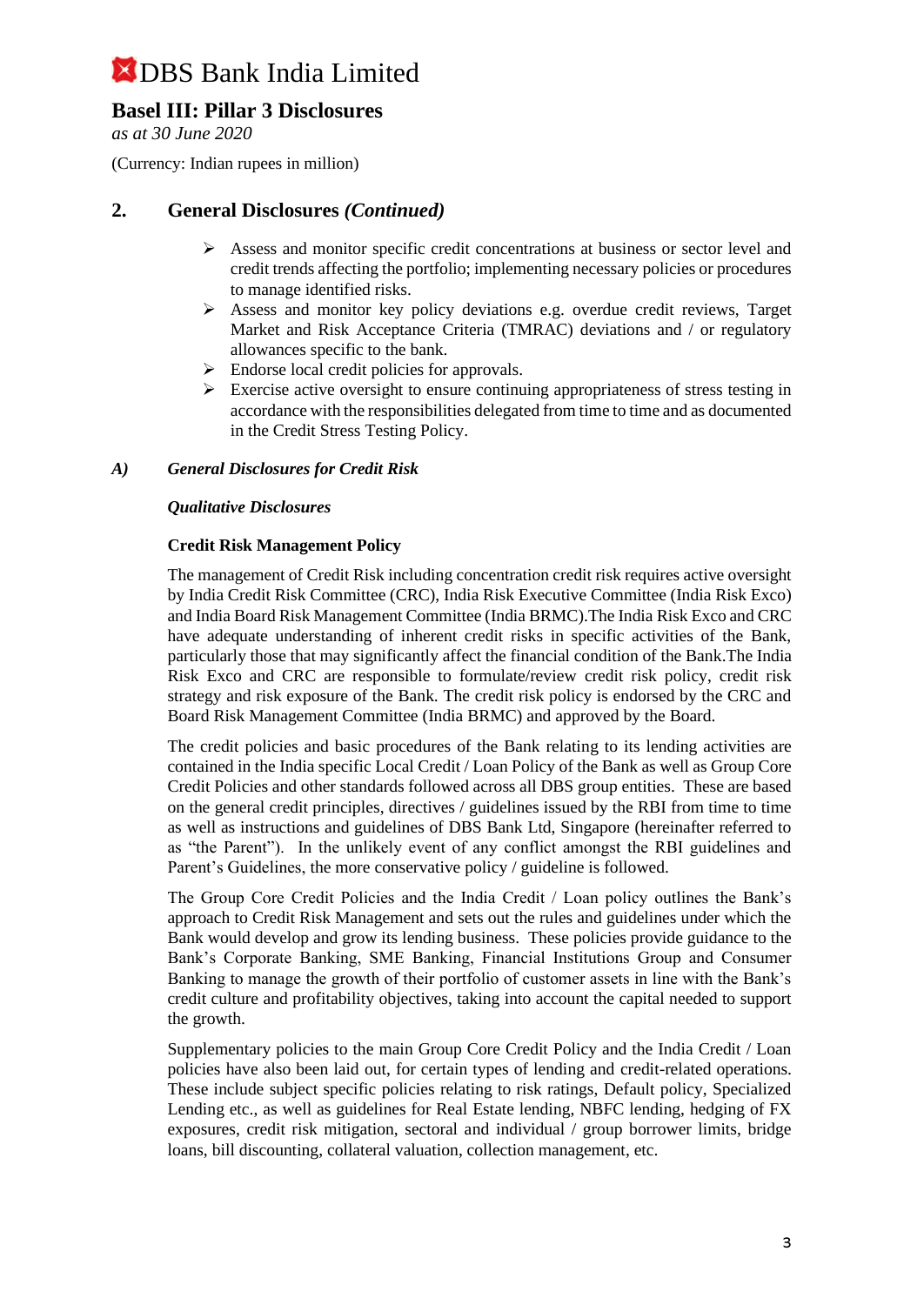## **Basel III: Pillar 3 Disclosures**

*as at 30 June 2020*

(Currency: Indian rupees in million)

## **2. General Disclosures** *(Continued)*

### *General Disclosures for Credit Risk (Continued)*

### *Qualitative Disclosures (Continued)*

The India Credit Risk Committee, comprising Chief Executive Officer, Chief Risk Officer and other senior Institutional Banking Group and Consumer Banking Group representatives and Credit Officers, and Head of Special Assets Management meets on a monthly basis. The committee has oversight of Credit risk related strategy planning, implementing necessary guidelines, procedures to manage identified risks, credit portfolio movements and other relevant trends in the Credit Risk Committee and shared with DBS Group, as required.

Responsibility for monitoring post-approval conditions for institutional borrowers resides with the Credit Control Unit ("CCU"), which reports to the Chief Risk Officer ("CRO") in India. The responsibility for risk reporting is with the Credit Risk – Chief Operating Office team which reports to the CRO in India. The Risk Based Supervision (RBS) submission to RBI contains further details on the same.

Advances are classified into performing and non-performing advances (NPAs) as per RBI guidelines. NPA's are further classified into sub-standard, doubtful and loss assets based on the criteria stipulated by RBI.

#### *Quantitative Disclosures*

| <b>Credit Exposure</b> |                    |           |
|------------------------|--------------------|-----------|
|                        | <b>Particulars</b> | 30 Jun 20 |
|                        | Fund Based *       | 243.983   |
|                        | Non Fund Based **  | 259,343   |

\* Represents Gross Advances and Bank exposures.

\*\* Represents trade and unutilised exposures after applying credit conversion factor and Credit equivalent of FX/derivative exposures.

The Bank does not have overseas operations and hence exposures are restricted to the domestic segment.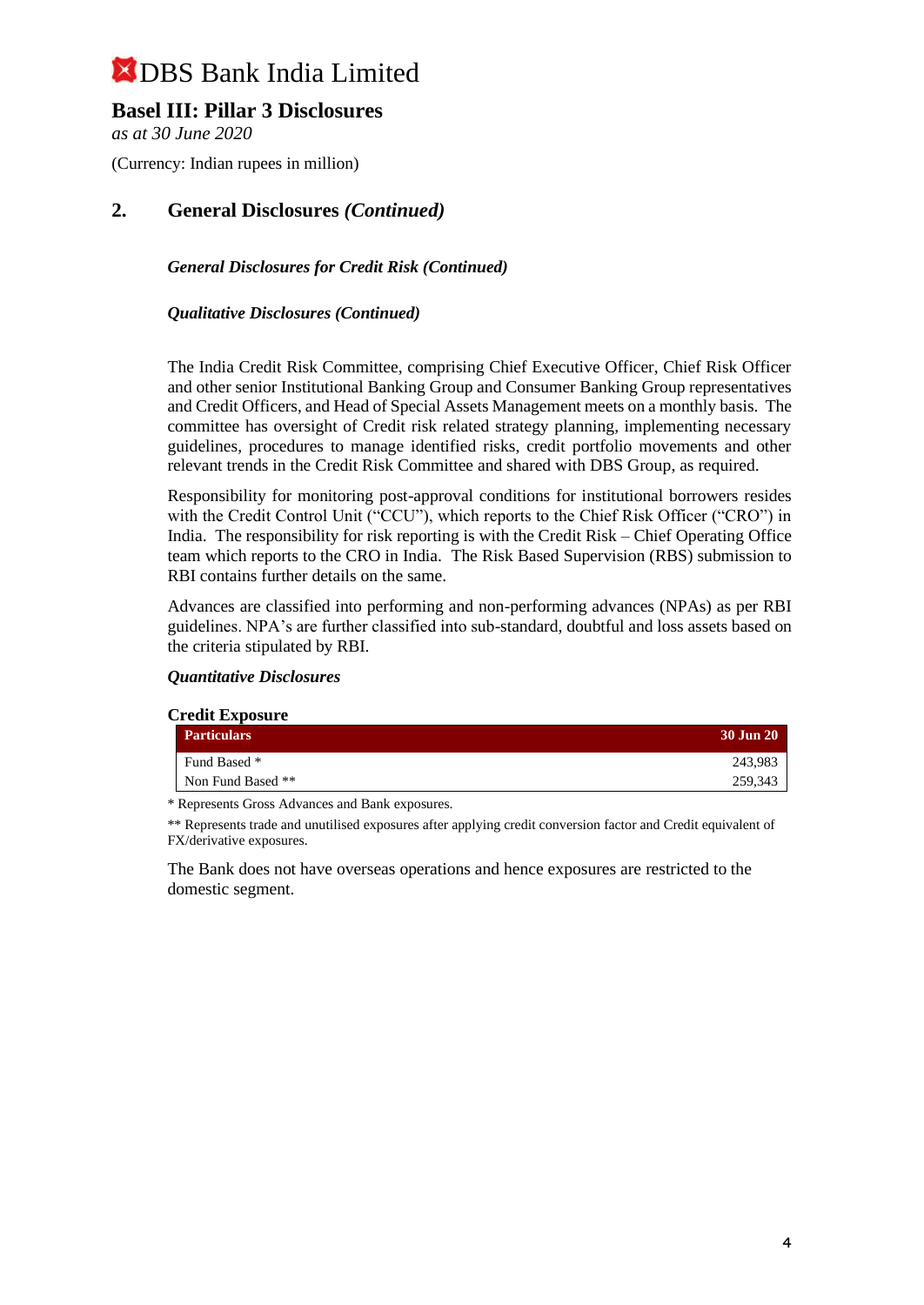# **Basel III: Pillar 3 Disclosures**

*as at 30 June 2020*

(Currency: Indian rupees in million)

**2. General Disclosures** *(Continued)*

*Quantitative Disclosures (Continued)*

### **Industry wise Exposures (Fund Based exposures)**

| <b>Industry</b>                                                                  | <b>30 Jun 20</b> |
|----------------------------------------------------------------------------------|------------------|
| Bank Backed *                                                                    | 50,067           |
| Non-Banking Financial Institutions/Companies                                     | 25,906           |
| Infrastructure - Electricity (generation-transportation and distribution)        | 19,882           |
| Construction                                                                     | 15,984           |
| Other Industries                                                                 | 14,825           |
| Vehicles, Vehicle Parts and Transport Equipments                                 | 12,347           |
| Chemicals and Chemical Products (Dyes, Paints, etc.) - Others                    | 9,608            |
| Infrastructure - Telecommunication                                               | 8,735            |
| Wholesale Trade (other than Food Procurement)                                    | 8,301            |
| Home Loan                                                                        | 7,997            |
| Chemicals and Chemical Products (Dyes, Paints, etc.) - Drugs and Pharmaceuticals | 7,409            |
| Computer Software                                                                | 6,361            |
| Petroleum (non-infra), Coal Products (non-mining) and Nuclear Fuels              | 5,914            |
| <b>Metal and Metal Products</b>                                                  | 5,318            |
| All Engineering - Others                                                         | 4,871            |
| Food Processing - Others                                                         | 4,601            |
| <b>Retail Trade</b>                                                              | 4,338            |
| Other Services                                                                   | 4,084            |
| <b>Trading Activity</b>                                                          | 3,649            |
| Rubber, Plastic and their Products                                               | 3,590            |
| Textiles - Others                                                                | 2,889            |
| All Engineering - Electronics                                                    | 2,489            |
| Loan Against Property                                                            | 2,422            |
| <b>Transport Operators</b>                                                       | 1,705            |
| Basic Metal & Metal products - Iron and Steel                                    | 1,613            |
| Personal Loan                                                                    | 1,426            |
| Paper and Paper Products                                                         | 1,042            |
| Petro-chemicals                                                                  | 982              |
| <b>Textiles - Cotton</b>                                                         | 763              |
| Tourism, Hotel and Restaurants                                                   | 699              |
| Glass & Glassware                                                                | 694              |
| Wood and Wood Products                                                           | 596              |
| Social & Commercial Infrastructure                                               | 409              |
| Tea                                                                              | 396              |
| Chemicals and Chemical Products (Dyes, Paints, etc.) - Fertilisers               | 395              |
| Infrastructure - Transport - Roadways                                            | 373              |
| Leather and Leather products                                                     | 322              |
| Food Processing - Edible Oils and Vanaspati                                      | 282              |
| <b>Cement and Cement Products</b>                                                | 245              |
| Sugar                                                                            | 203              |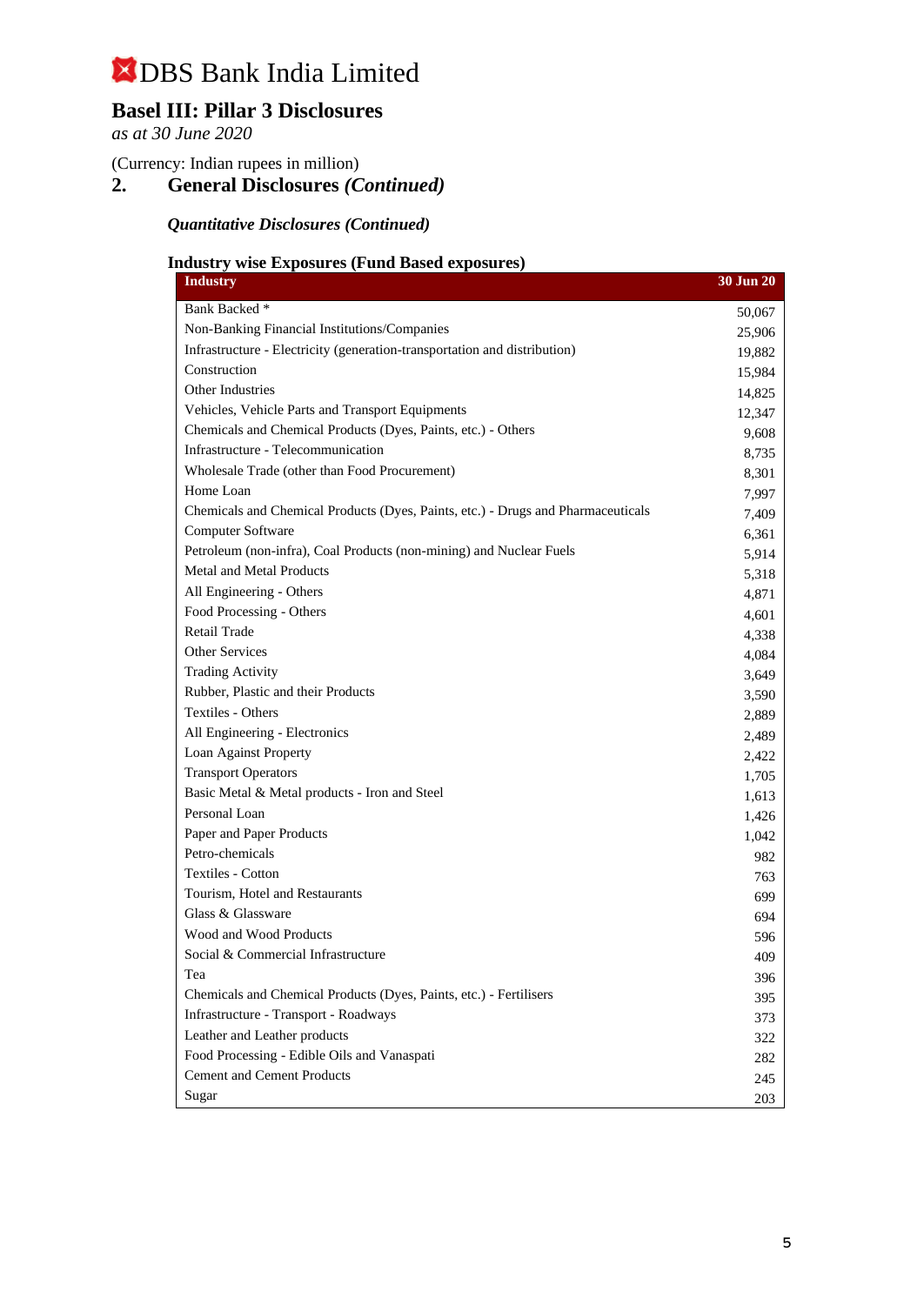## **Basel III: Pillar 3 Disclosures**

*as at 30 June 2020*

(Currency: Indian rupees in million)

## **2. General Disclosures** *(Continued)*

*Quantitative Disclosures (Continued)*

### **Industry wise Exposures (Fund Based exposures)**

| <b>Beverages</b>                                                               | 140     |
|--------------------------------------------------------------------------------|---------|
| Agriculture & allied activities                                                |         |
| Coffee                                                                         |         |
| Infrastructure - Social and Commercial Infrastructure - Education Institutions |         |
| <b>Total Credit Exposure (fund based)</b>                                      | 243,983 |

\* Includes advances covered by Letters of Credit issued by other Banks.

### **Industry wise Exposures (Non - Fund Based exposures)**

| <b>Industry</b>                                                                  | 30 Jun 20 |
|----------------------------------------------------------------------------------|-----------|
| <b>Financial Institutions</b>                                                    | 109,622   |
| <b>Banks</b>                                                                     | 51,476    |
| Non-Banking Financial Institutions/Companies                                     | 17,164    |
| Construction                                                                     | 8,042     |
| Infrastructure - Electricity (generation-transportation and distribution)        | 7,130     |
| All Engineering - Others                                                         | 6,077     |
| Other Industries                                                                 | 5,449     |
| Infrastructure - Transport - Ports                                               | 5,378     |
| Chemicals and Chemical Products (Dyes, Paints, etc.) - Others                    | 5,195     |
| Petroleum (non-infra), Coal Products (non-mining) and Nuclear Fuels              | 4,713     |
| Food Processing - Edible Oils and Vanaspati                                      | 4,282     |
| <b>Retail Others</b>                                                             | 3,445     |
| <b>Trading Activity</b>                                                          | 3,340     |
| Vehicles, Vehicle Parts and Transport Equipments                                 | 3,243     |
| <b>Cement and Cement Products</b>                                                | 2,448     |
| <b>Metal and Metal Products</b>                                                  | 2,289     |
| All Engineering - Electronics                                                    | 2,268     |
| Chemicals and Chemical Products (Dyes, Paints, etc.) - Drugs and Pharmaceuticals | 1,780     |
| <b>Other Services</b>                                                            | 1,624     |
| Computer Software                                                                | 1,540     |
| Food Processing - Others                                                         | 1,537     |
| Wholesale Trade (other than Food Procurement)                                    | 1,426     |
| Basic Metal & Metal products - Iron and Steel                                    | 1,425     |
| Chemicals and Chemical Products (Dyes, Paints, etc.) - Fertilisers               | 1,150     |
| Infrastructure - Telecommunication                                               | 953       |
| Rubber, Plastic and their Products                                               | 921       |
| Infrastructure - Others                                                          | 788       |
| Textiles - Others                                                                | 668       |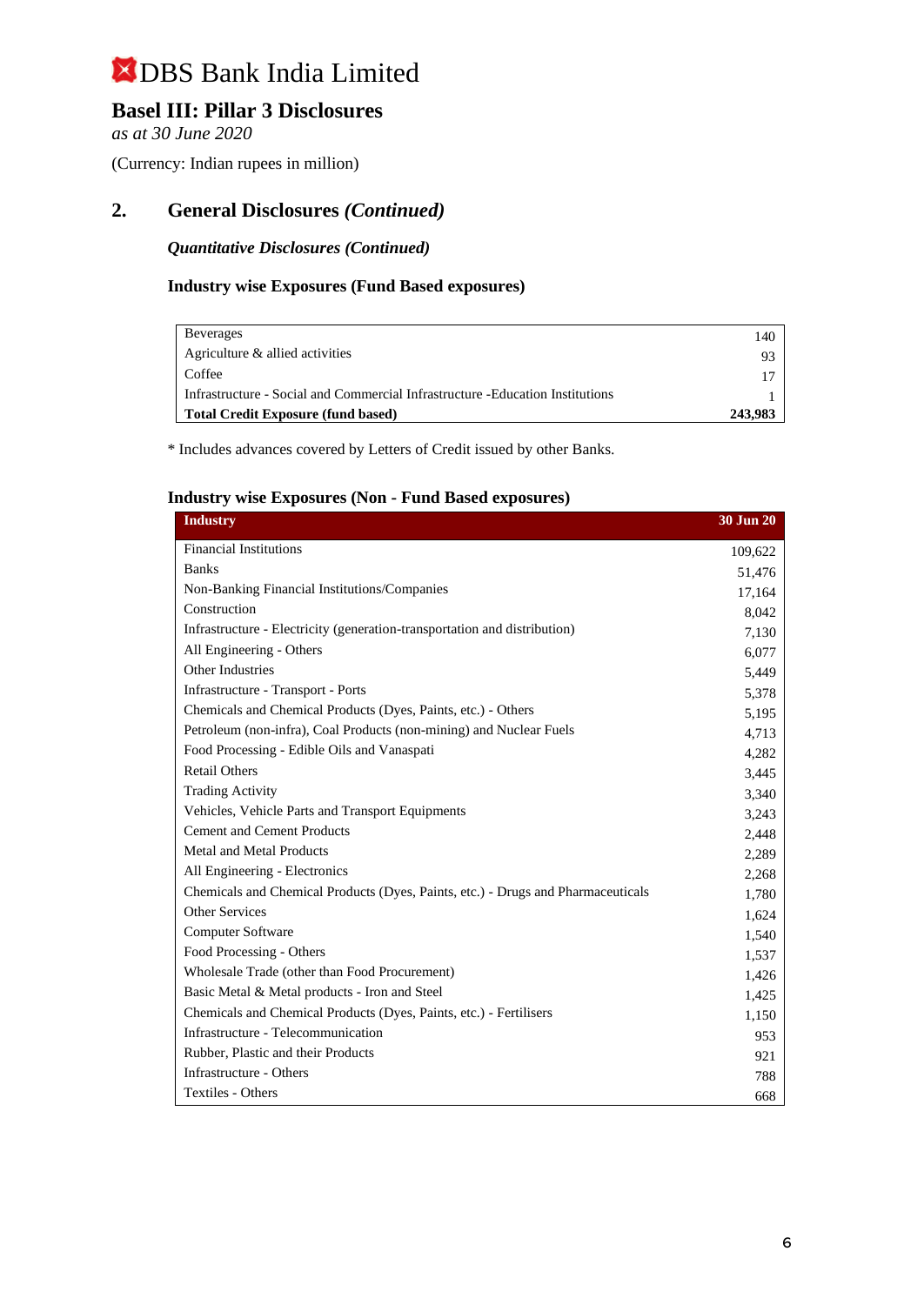## **Basel III: Pillar 3 Disclosures**

*as at 30 June 2020*

(Currency: Indian rupees in million)

## **2. General Disclosures** *(Continued)*

*Quantitative Disclosures (Continued)*

## **Industry wise Exposures (Non - Fund Based exposures)**

| <b>Transport Operators</b>                                                     | 665            |
|--------------------------------------------------------------------------------|----------------|
| Aviation                                                                       | 662            |
| <b>Beverages</b>                                                               | 517            |
| Infrastructure - Energy - Oil/Gas/Liquefied Natural Gas (LNG) storage facility | 499            |
| <b>Professional Services</b>                                                   | 458            |
| Paper and Paper Products                                                       | 401            |
| Petro-chemicals                                                                | 263            |
| Wood and Wood Products                                                         | 214            |
| <b>Textiles - Cotton</b>                                                       | 101            |
| Glass & Glassware                                                              | 82             |
| Food processing - Coffee                                                       | 57             |
| Mining and Quarrying - Others                                                  | 14             |
| Tourism, Hotel and Restaurants                                                 | 13             |
| Leather and Leather products                                                   | 12             |
| Food processing - Sugar                                                        | 6              |
| Food Processing - Tea                                                          | $\overline{4}$ |
| Infrastructure - Water sanitation                                              | 1              |
| Infrastructure - Water sanitation                                              | 1              |
| <b>Total Credit Exposure (non-fund based)</b>                                  | 259,343        |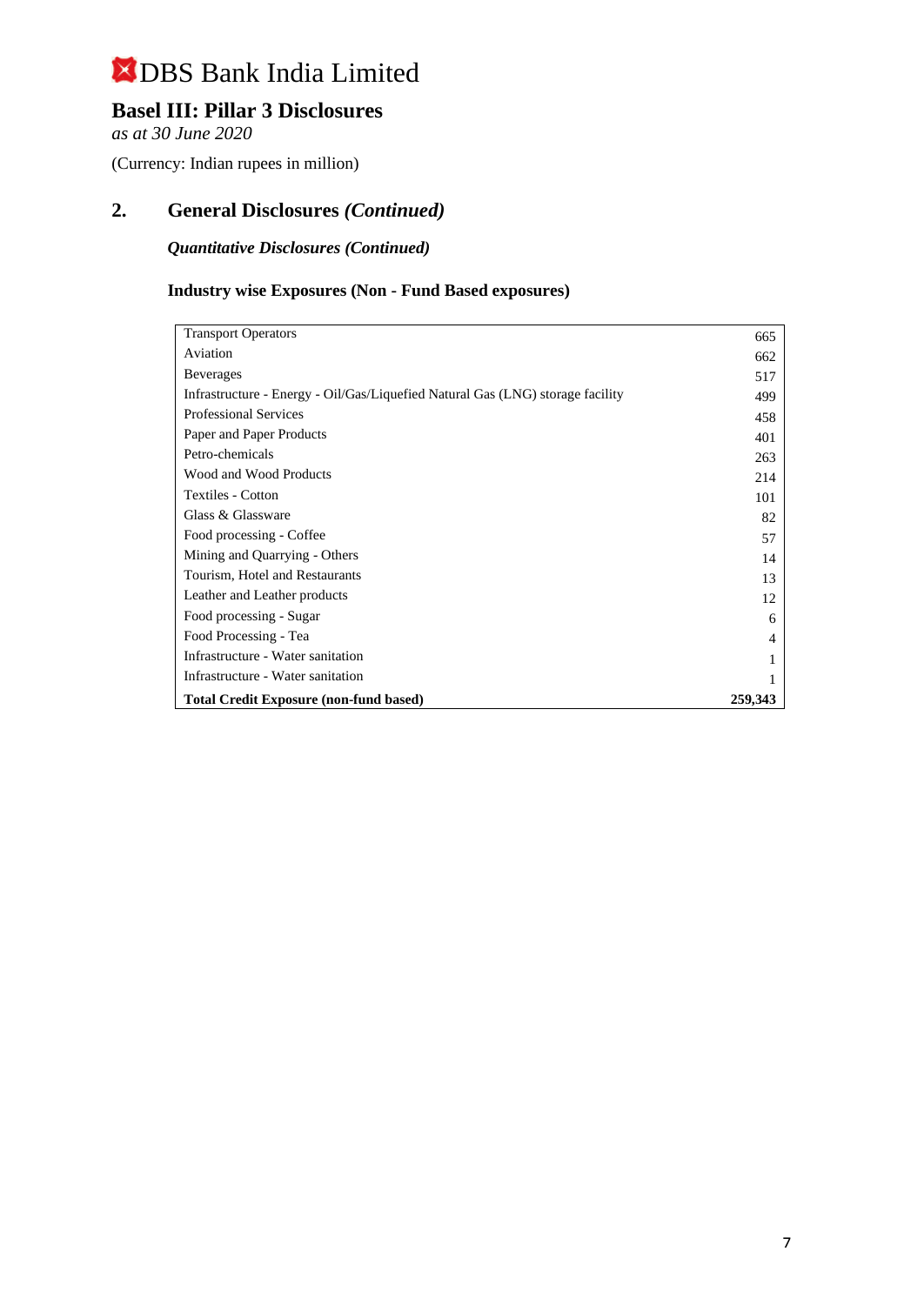# **Basel III: Pillar 3 Disclosures**

*as at 30 June 2020*

(Currency: Indian rupees in million)

## **2. General Disclosures** *(Continued)*

### **Maturity of Assets as at 30 June 2020**

| <b>Particulars</b>   | Cash                     | <b>Balance with RBI</b> | <b>Balance with Banks</b><br>and money at call<br>and short notice | <b>Investments</b> (net of<br>depreciation) | Loans $\&$<br><b>Advances</b> (net of<br>provisions) | <b>Fixed Assets</b>      | <b>Other Assets</b> |
|----------------------|--------------------------|-------------------------|--------------------------------------------------------------------|---------------------------------------------|------------------------------------------------------|--------------------------|---------------------|
| 1 day                | 136                      | 10,100                  | 1,694                                                              | 10,433                                      | 17,171                                               |                          | 259                 |
| $2-7$ days           | $\overline{\phantom{0}}$ | 738                     | ۰                                                                  | 153,401                                     | 1,936                                                | $\overline{\phantom{a}}$ | 1,930               |
| $8-14$ Days          | $\overline{\phantom{a}}$ | 786                     | $\overline{\phantom{a}}$                                           | 1,526                                       | 2,840                                                | $\overline{\phantom{a}}$ | 40                  |
| 15-30 Days           |                          | 834                     | $\overline{\phantom{0}}$                                           | 1,355                                       | 17,903                                               |                          | 155                 |
| 1 month - 2 months   | $\overline{\phantom{0}}$ | 689                     | ۰                                                                  | 2,483                                       | 19,135                                               | $\overline{\phantom{a}}$ | 178                 |
| 2-3 months           |                          | 465                     | 3,775                                                              | 1,179                                       | 18,074                                               |                          | 179                 |
| 3–6 Months           | $\overline{\phantom{0}}$ | 565                     |                                                                    | 2,821                                       | 30,897                                               | $\overline{\phantom{a}}$ | 281                 |
| $6$ Months $-1$ Year |                          | 491                     | 1,988                                                              | 579                                         | 17,062                                               |                          | 173                 |
| $1-3$ Years          |                          | 1,998                   | 34,355                                                             | 5,692                                       | 51,919                                               |                          | 702                 |
| $3 - 5$ Years        | $\overline{\phantom{a}}$ | 205                     | 5,663                                                              | 8,202                                       | 6,377                                                |                          | 187                 |
| Over 5Years          | $\overline{\phantom{0}}$ | 8,299                   | ۰                                                                  | 37,507                                      | 8,845                                                | 833                      | 117,160             |
| <b>Total</b>         | 136                      | 25,170                  | 47,475                                                             | 225,178                                     | 192,159                                              | 833                      | 121,244             |

Note: The same maturity bands as used for reporting positions in the ALM returns have been used by the Bank.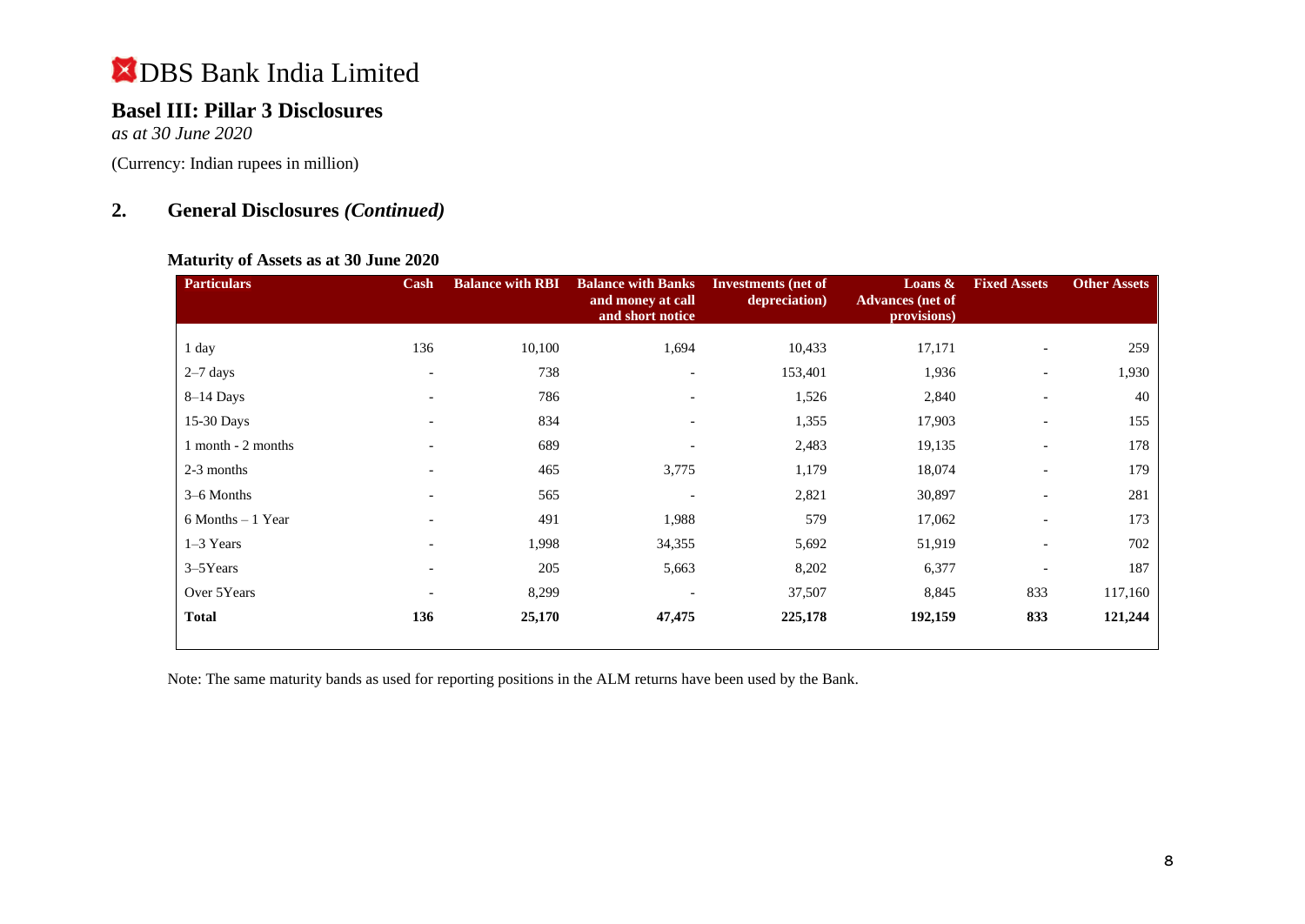# **Basel III: Pillar 3 Disclosures**

*as at 30 June 2020*

(Currency: Indian rupees in million)

# **2. General Disclosures** *(Continued)*

### **Classification of NPA's**

| <b>Particulars</b>     | <b>30 Jun 20</b> |
|------------------------|------------------|
| Amount of NPAs (Gross) | 5,303            |
| Substandard            | 1,246            |
| Doubtful 1             | 776              |
| Doubtful 2             | 861              |
| Doubtful 3             | 2,420            |
| Loss                   |                  |

### **Movement of NPAs and Provision for NPAs**

|   | <b>Particulars</b>                                                                                                                                                                                      | <b>30 Jun 20</b>            |
|---|---------------------------------------------------------------------------------------------------------------------------------------------------------------------------------------------------------|-----------------------------|
| A | Amount of NPAs (Gross)                                                                                                                                                                                  | 5,303                       |
| B | Net NPAs                                                                                                                                                                                                | 955                         |
| C | <b>NPA Ratios</b><br>Gross NPAs to gross advances (%)<br>Net NPAs to net advances (%)                                                                                                                   | 2.70%<br>0.50%              |
| D | Movement of NPAs (Gross)<br>Opening balance as of the beginning of the financial year<br><b>Additions</b><br>Reductions on account of recoveries/write - offs<br>Closing balance                        | 5,076<br>292<br>65<br>5,303 |
| E | Movement of Provision for NPAs<br>Opening balance as of the beginning of the financial year<br>Provision made during the year<br>Write $-$ offs / Write $-$ back of excess provision<br>Closing balance | 4,179<br>220<br>50<br>4.349 |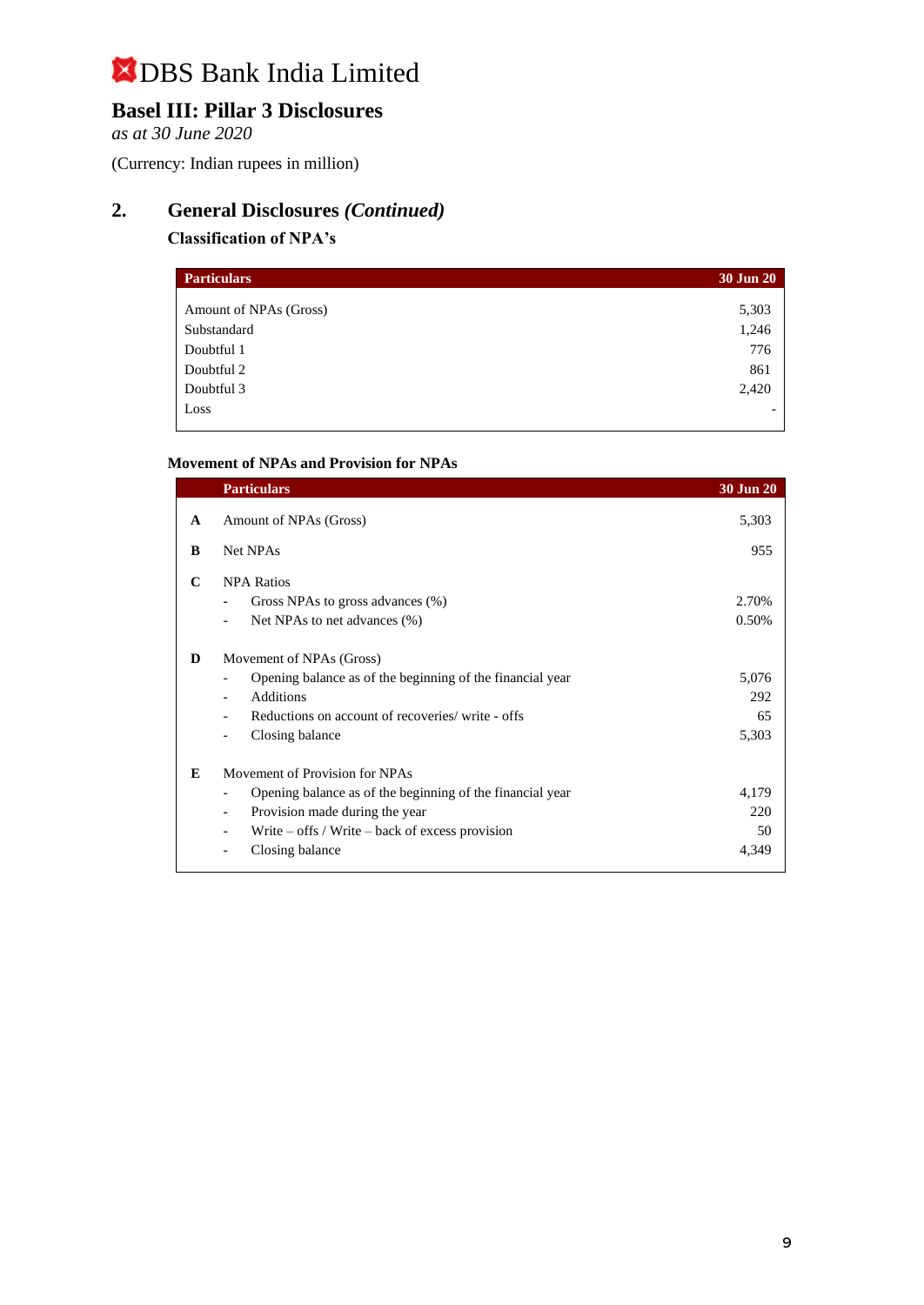## **Basel III: Pillar 3 Disclosures**

*as at 30 June 2020*

(Currency: Indian rupees in million)

#### **General Provisions**

In accordance with RBI guidelines, the Bank maintains provision on standard advances, standard derivative exposures and provision on Unhedged Foreign Currency Exposure (UFCE). Movement in general provisions is detailed below:

| <b>Particulars</b>                                   | <b>30 Jun 20</b> |
|------------------------------------------------------|------------------|
|                                                      |                  |
| <b>Opening Balance</b>                               | 1,473            |
| <b>Provisions Made</b><br>Add:                       | 231              |
| Write off / Write back of Excess provisions<br>Less: |                  |
| <b>Closing Balance</b>                               | 1,704            |

The above includes provision for stressed sectors (INR 65 Million), based on the Bank's evaluation of risk and stress in various sectors. In accordance with the RBI guidelines relating to COVID-19 Regulatory Package guidelines dated March 27, 2020 and April 17, 2020 the Bank has granted a moratorium of three months on the payment of all instalments and / or interest, as applicable, due between March 1, 2020 and May 31, 2020 to all eligible borrowers classified as standard, even if overdue, as on February 29, 2020. In line with the additional Regulatory Package guidelines dated May 23, 2020, the Bank granted a second three-month moratorium on instalments or interest, as applicable, due between June 1, 2020 and August 31, 2020. As of 30 June 20, the Bank has recorded a provision of INR 10,000 thousand against these loans.

#### **Amount of Non-Performing Investments and Provision for NPIs**

Non-Performing Investments and Provision for NPIs is given below:

|     | <b>Particulars</b>                                       | <b>30 Jun 20</b> |
|-----|----------------------------------------------------------|------------------|
|     | Amount of Non-Performing Investments (Gross)             | $42^{\circ}$     |
| - B | Amount of provisions held for non-performing investments | 324              |

#### **Movement in Provisions held towards Depreciation on Investments**

Movement in Provisions held towards Depreciation on Investments is given below:

| <b>Particulars</b>     |                                             |     |
|------------------------|---------------------------------------------|-----|
|                        | <b>Opening Balance</b>                      | 811 |
| Add:                   | Provisions made                             |     |
| Less:                  | Write off / Write back of excess provisions | 43  |
| <b>Closing Balance</b> |                                             | 768 |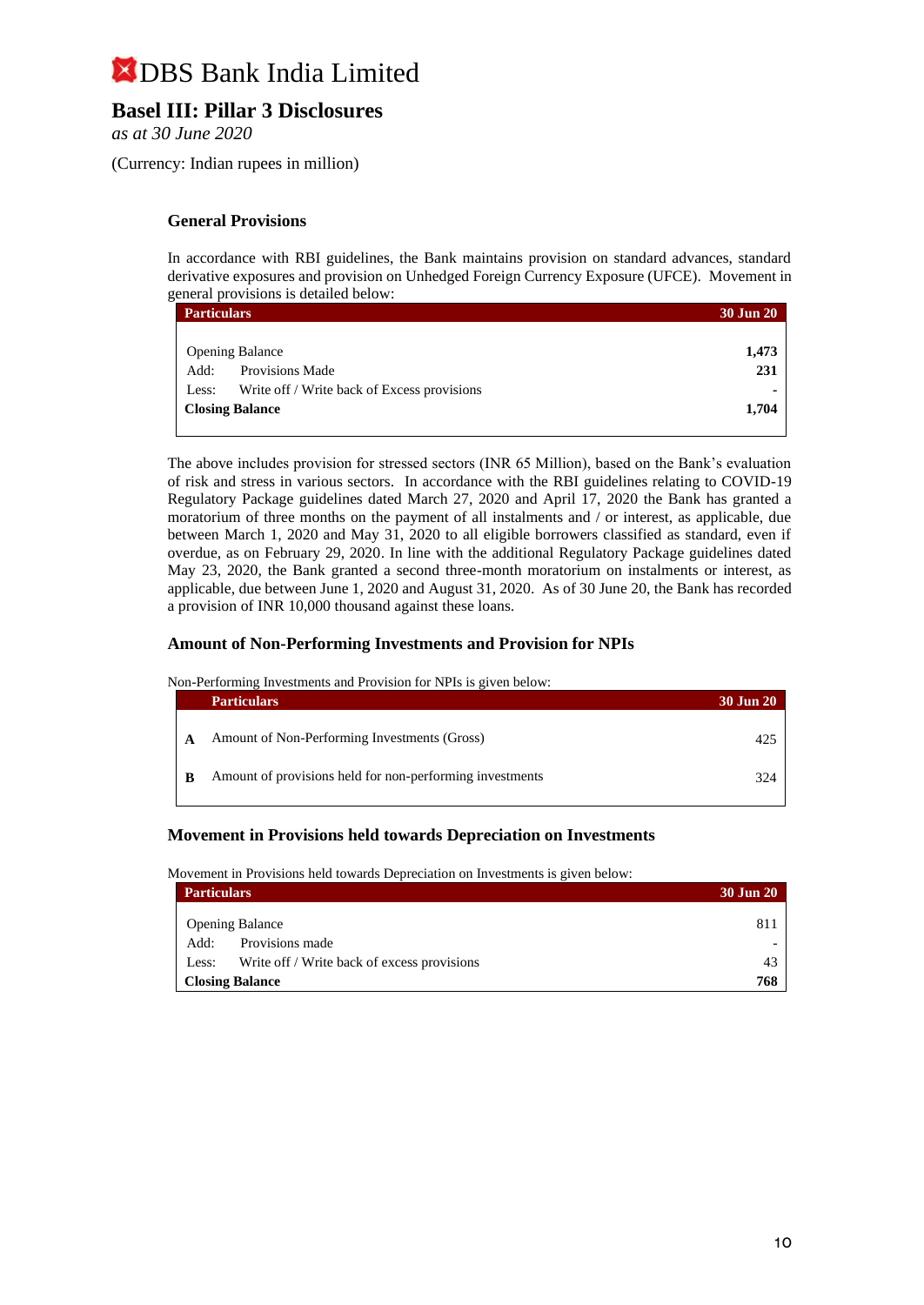## **Basel III: Pillar 3 Disclosures**

*as at 30 June 2020*

(Currency: Indian rupees in million)

| <b>Industry wise Past Due Loans *</b> |  |  |  |  |  |
|---------------------------------------|--|--|--|--|--|
|---------------------------------------|--|--|--|--|--|

| <b>Particulars</b>                            | 30 Jun 20 |
|-----------------------------------------------|-----------|
| Retail Trade                                  | 364       |
| All Engineering - Electronics                 | 230       |
| Wholesale Trade (other than Food Procurement) | 205       |
| Food Processing - Others                      | 171       |
| Textiles - Silk                               | 160       |
| Home Loan                                     | 119       |
| All Engineering - Others                      | 90        |
| Construction                                  | 58        |
| Retail Loan - Other Retail Loans              | 52        |
| Basic Metal & Metal products - Iron and Steel | 52        |
| <b>Trading Activity</b>                       | 15        |
| Agriculture & allied activities               | 12        |
| <b>Other Industries</b>                       | 5         |
| Textiles - Silk - Others                      |           |
| <b>Total</b>                                  | 1,534     |

\* For accounts where moratorium is granted in accordance with the RBI guidelines/the Bank's policy, the asset classification has stayed stand still during moratorium period (i.e. the number of days pastdue shall exclude the moratorium period for the purposes of asset classification under Income Recognition, Asset Classification and Provisioning Norms).

#### **Ageing of Past Due Loans**

| <b>Particulars</b>             | 30 Jun 20 |
|--------------------------------|-----------|
| Overdue upto 30 Days           | 1.119     |
| Overdue between 31 and 60 Days | 73        |
| Overdue between 61 and 90 Days | 342       |
| <b>Total</b>                   | 1.534     |

The Bank does not have overseas operations and hence amount of NPAs and past due loans are restricted to the domestic segment.

| <b>Particulars</b>                                            | <b>Amount of NPA</b> | <b>Specific Provision</b> |
|---------------------------------------------------------------|----------------------|---------------------------|
| Construction                                                  | 1,937                | 1,795                     |
| All Engineering - Others                                      | 1,148                | 538                       |
| <b>Trading Activity</b>                                       | 819                  | 761                       |
| Infrastructure - Transport - Roadways                         | 373                  | 373                       |
| <b>Computer Software</b>                                      | 191                  | 191                       |
| Glass & Glassware                                             | 168                  | 168                       |
| Textiles - Others                                             | 147                  | 147                       |
| Gas/LNG (storage and pipeline)                                | 145                  | 109                       |
| <b>Transport Operators</b>                                    | 133                  | 130                       |
| Loan Against Property                                         | 81                   | 23                        |
| Basic Metal & Metal products - Iron and Steel                 | 62                   | 26                        |
| Chemicals and Chemical Products (Dyes, Paints, etc.) - Others | 51                   | 51                        |
| Personal Loans                                                | 37                   | 35                        |
| Home Loan                                                     | 11                   | 2                         |
| <b>Total</b>                                                  | 5,303                | 4.349                     |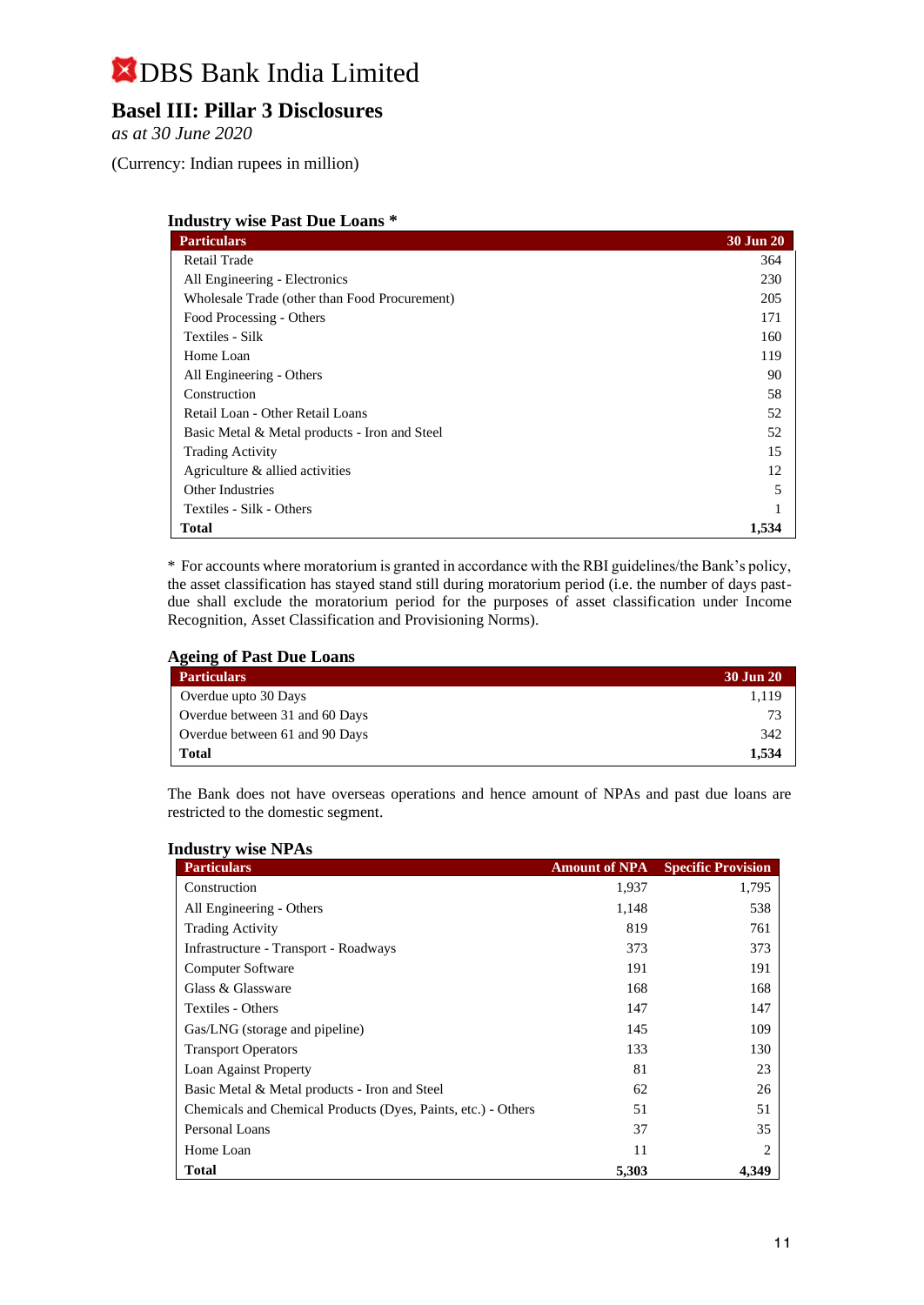## **Basel III: Pillar 3 Disclosures**

*as at 30 June 2020*

## (Currency: Indian rupees in million)

**Industry wise General Provisions \***

| <b>Particulars</b>                                                             | 30 Jun 20 |
|--------------------------------------------------------------------------------|-----------|
| <b>Financial Institutions</b>                                                  | 250       |
| Non-Banking Financial Institutions/Companies                                   | 158       |
| Infrastructure - Electricity (generation-transportation and distribution)      | 144       |
| Vehicles, Vehicle Parts and Transport Equipments                               | 142       |
| Other Industries                                                               | 112       |
| Construction                                                                   | 105       |
| <b>Banks</b>                                                                   | 68        |
| Chemicals and Chemical Products (Dyes, Paints, etc.) - Others                  | 65        |
| Chemicals and Chemical Products (Dyes, Paints, etc.) - Drugs and               | 65        |
| Pharmaceuticals                                                                |           |
| <b>Other Services</b>                                                          | 64        |
| Wholesale Trade (other than Food Procurement)                                  | 57        |
| Food Processing - Others                                                       | 46        |
| Infrastructure - Others                                                        | 41        |
| <b>Metal and Metal Products</b>                                                | 37        |
| All Engineering - Others                                                       | 37        |
| Infrastructure - Telecommunication                                             | 35        |
| Petroleum (non-infra), Coal Products (non-mining) and Nuclear Fuels            | 35        |
| Computer Software                                                              | 28        |
| Basic Metal & Metal products - Iron and Steel                                  | 26        |
| All Engineering - Electronics                                                  | 26        |
| <b>Trading Activity</b>                                                        | 24        |
| Rubber, Plastic and their Products                                             | 20        |
| Home Loan                                                                      | 20        |
| <b>Textiles - Others</b>                                                       | 16        |
| <b>Transport Operators</b>                                                     | 12        |
| Loan Against Property                                                          | 10        |
| <b>Retail Others</b>                                                           | 8         |
| Paper and Paper Products                                                       | 8         |
| <b>Textiles - Cotton</b>                                                       | 6         |
| Petro-chemicals                                                                | 5         |
| Infrastructure - Transport - Ports                                             | 4         |
| Infrastructure - Energy - Oil/Gas/Liquefied Natural Gas (LNG) storage facility | 4         |
| Wood and Wood Products                                                         | 3         |
| Glass & Glassware                                                              | 3         |
| <b>Cement and Cement Products</b>                                              | 3         |
| Tourism, Hotel and Restaurants                                                 | 3         |
| Leather and Leather products                                                   | 3         |
| Food processing - Sugar                                                        | 2         |
| <b>Beverages</b>                                                               | 2         |
| Chemicals and Chemical Products (Dyes, Paints, etc.) - Fertilisers             | 2         |
| Food Processing - Edible Oils and Vanaspati                                    | 2         |
| Food Processing - Tea                                                          | 2         |
| Agriculture & allied activities                                                | 1         |
| <b>Total</b>                                                                   | 1,704     |

\* Includes provision for Stressed sector and COVID-19 regulatory package.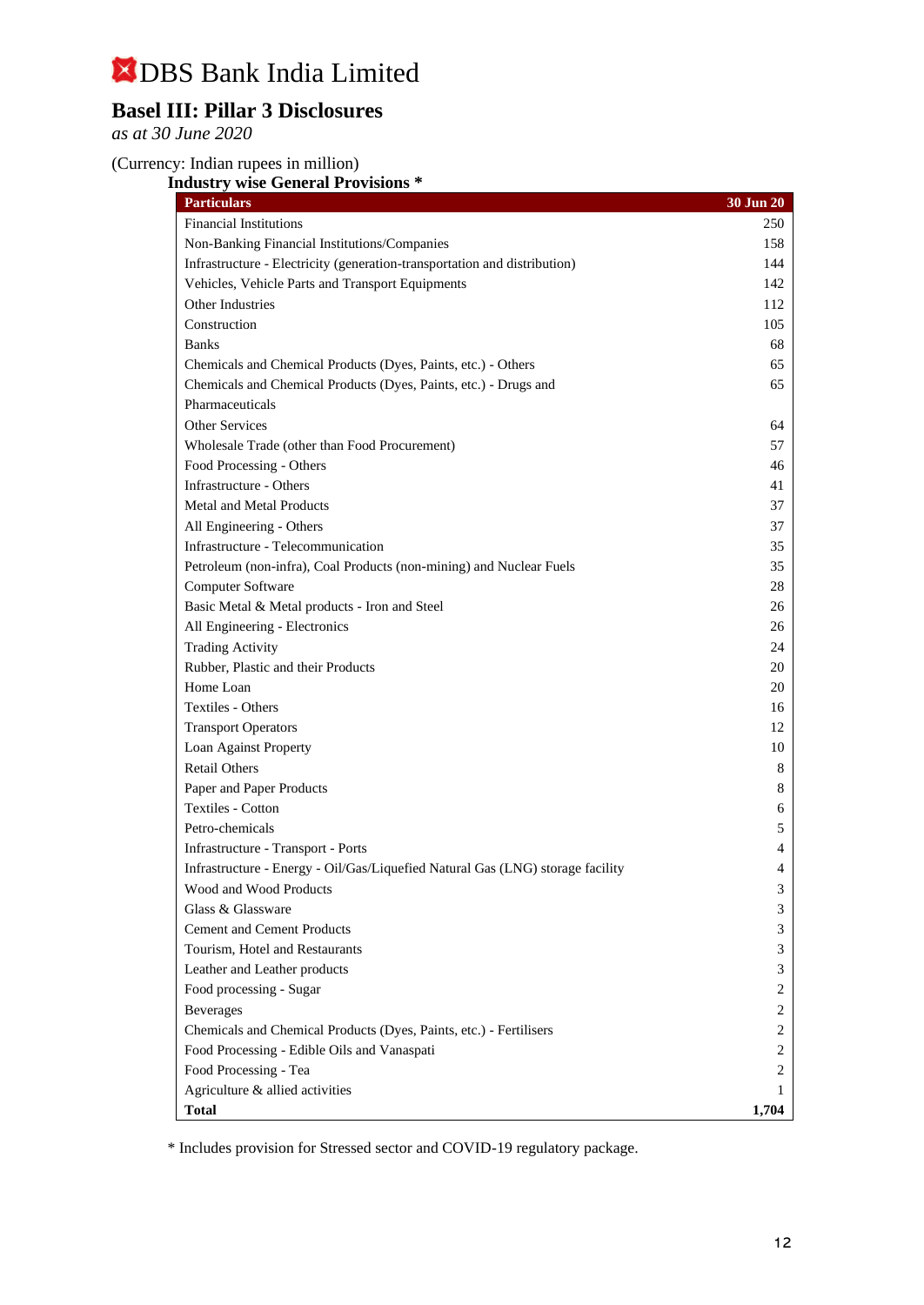# **Basel III: Pillar 3 Disclosures**

*as at 30 June 2020*

(Currency: Indian rupees in million)

**Movement in Industry wise Specific Provisions (net of write-backs)**

| <b>Particulars</b>      | 30 Jun 20 |
|-------------------------|-----------|
| <b>Trading Activity</b> | 92        |
| Construction            | 86        |
| Loan Against Property   | 2         |
| Home Loan               | 2         |
| Personal Loan           | (6)       |
| Glass & Glassware       | (6)       |
| <b>Total</b>            | 170       |

The Bank does not have overseas operations and hence amount of NPAs and past due loans are restricted to the domestic segment.

### **Industry wise write-off's**

| <b>Particulars</b> | 30 Jun 20 |
|--------------------|-----------|
| Personal Loan      | 43        |
| <b>Total</b>       | 43        |
|                    |           |